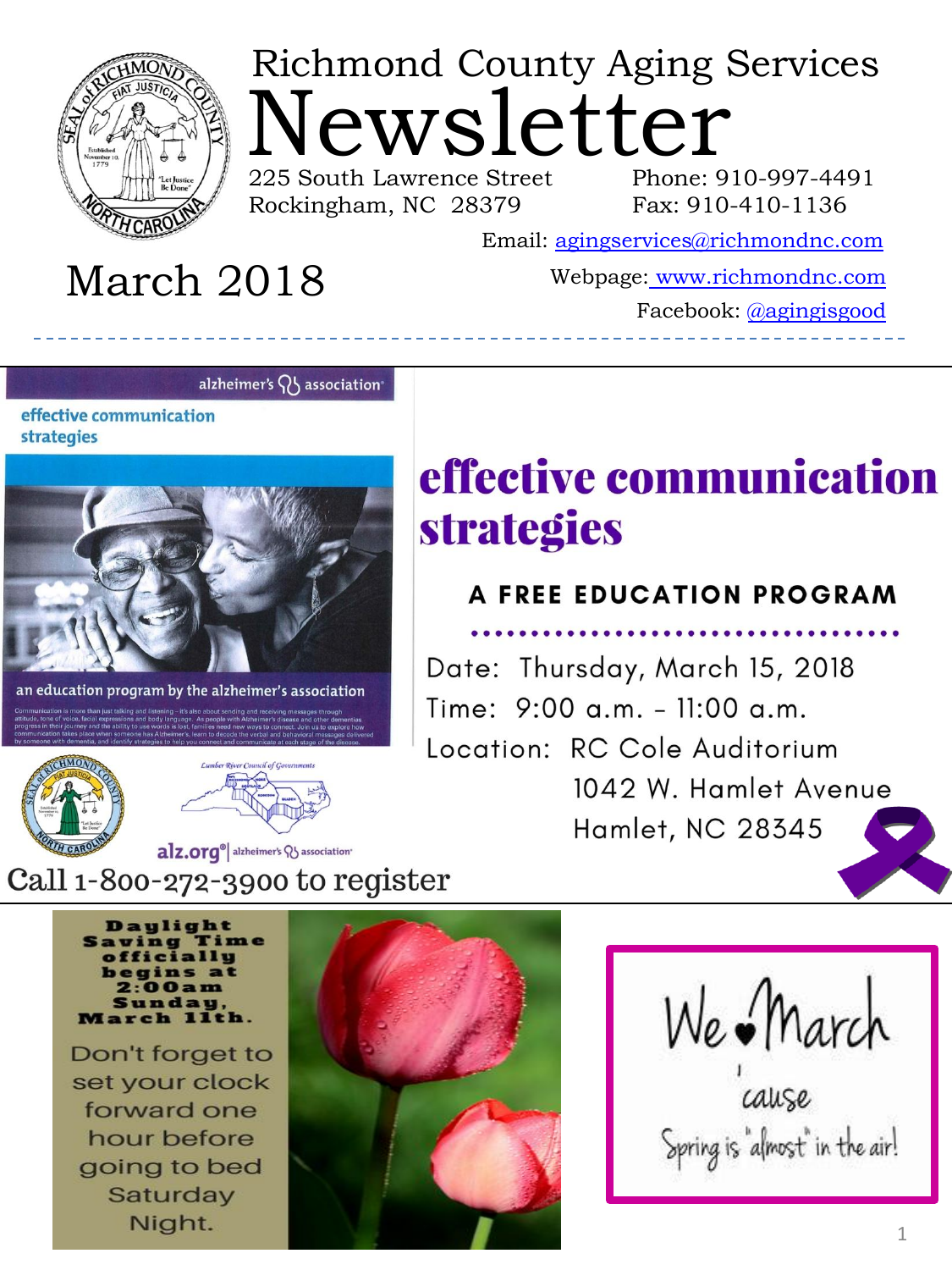#### **Upcoming Trips** Sitting is limited on trips

| <b>Senior Center</b>                              | <b>Trip Location</b>                                | <b>Date</b>              | <b>Time Leaving</b> | Cost        |
|---------------------------------------------------|-----------------------------------------------------|--------------------------|---------------------|-------------|
| <b>East Rockingham</b>                            | <b>Maxton</b><br><b>Campbell Soup</b>               | Tuesday,<br>March 6th    | 9:30am              | \$5.00      |
| <b>East Rockingham</b>                            | <b>Moore County</b><br><b>Girls Day Out</b>         | Tuesday,<br>March 13th   | 8:00am              | <b>Free</b> |
| <b>Rockingham &amp;</b><br><b>East Rockingham</b> | <b>Winston Salem</b><br><b>Shopping &amp; Lunch</b> | Wednesday,<br>March 14th | 8:00am              | \$5.00      |
| <b>Ellerbe</b>                                    | <b>Old Salem</b><br><b>Site Seeing</b>              | Wednesday,<br>March 22nd | 8:00am              | \$5.00      |
| <b>Ellerbe</b>                                    | <b>Moore County</b><br><b>Pamper Day</b>            | Wednesday,<br>March 28th | 8:30am              | <b>Free</b> |

## **Upcoming Events**

| <b>Event Name</b>         | <b>Event Location</b>  | Date                 | <b>Time</b>                   |
|---------------------------|------------------------|----------------------|-------------------------------|
| <b>Alive after 55</b>     | <b>Wing Queen Cafe</b> | Thursday, March 15th | 6:00pm                        |
| <b>Prom</b><br>80's Theme | <b>Cole Auditorium</b> | Friday, March 16th   | 6:00pm-<br>9:00 <sub>pm</sub> |
| <b>Veteran's Event</b>    | <b>Cole Auditorium</b> | Thursday, March 29th | $9:00am -$<br>11:00am         |

## **Upcoming Closings**

| East<br>Rockingham<br><b>Senior Center</b> | East<br>Rockingham<br><b>Meal Site</b> | <b>Ellerbe Senior</b><br>Center/Meal<br><b>Site</b> | <b>Hamlet Meal</b><br><b>Site</b> | Rockingham<br><b>Senior Center</b>        |
|--------------------------------------------|----------------------------------------|-----------------------------------------------------|-----------------------------------|-------------------------------------------|
| Wednesday,<br>March 14th                   | Wednesday,<br>March 14th               | Thursday,<br>March 15th                             | Wednesday,<br>March 14th          | Thursday,<br>March 15th<br>8:30am-11:30am |
| Thursday,<br>March 15th                    | Thursday,<br>March 15th                | Thursday,<br>March 22nd                             | Thursday,<br>March 15th           | Friday,<br>March 30th                     |
| Friday,<br>March 30 <sup>th</sup>          | Friday,<br>March 30 <sup>th</sup>      | Wednesday,<br>March 28th                            | Friday,<br>March 30 <sup>th</sup> |                                           |
|                                            |                                        | Friday,<br>March 30th                               |                                   | 2                                         |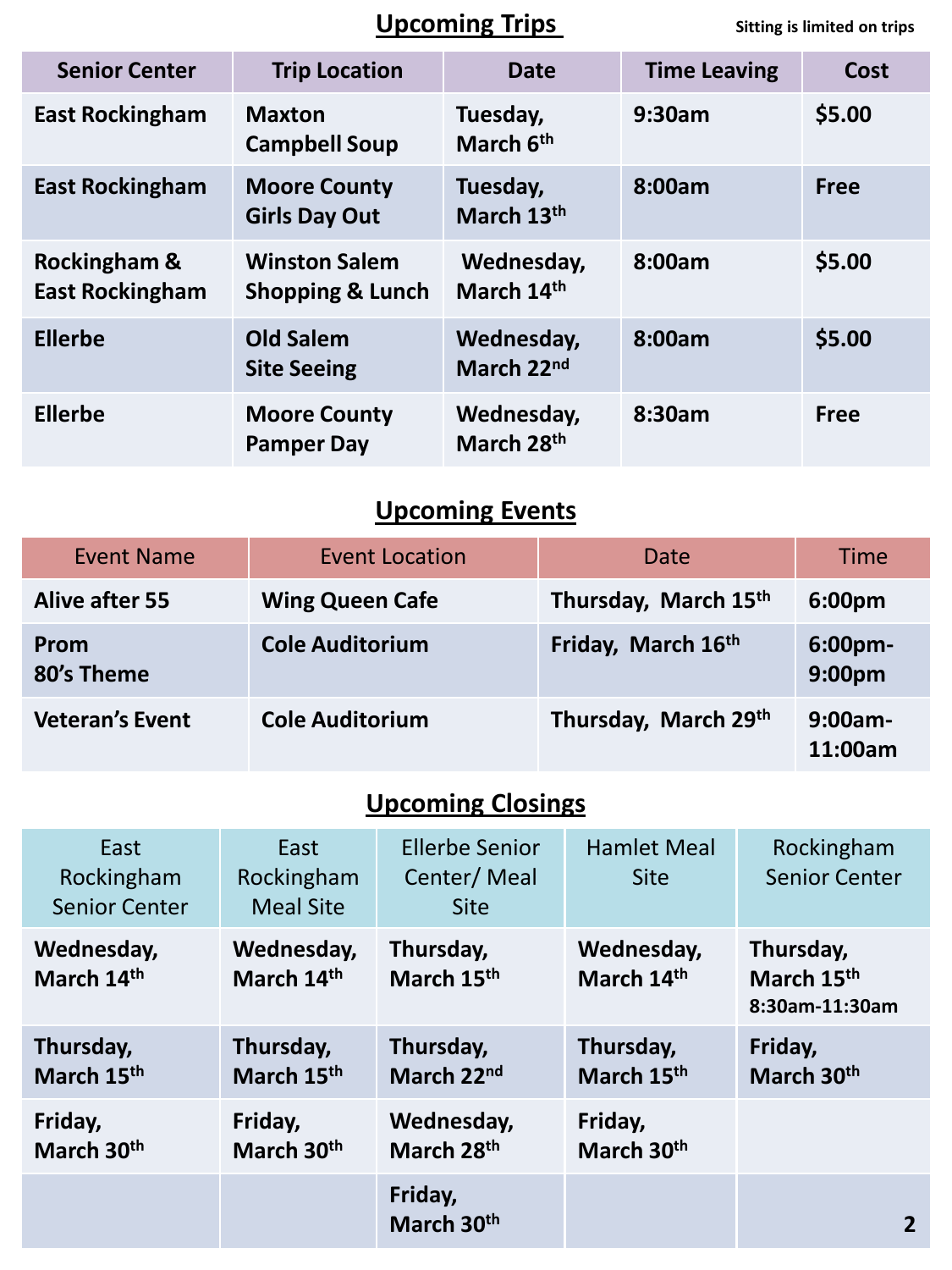# **Find the Quotation**

Cross out words in the grid below according to the instructions, then rearrange the remaining words to reveal a quotation.

| Agua        | Sue         | Aren't        | Avocado         | <b>Barb</b>    |
|-------------|-------------|---------------|-----------------|----------------|
| <b>Bed</b>  | <b>Best</b> | <b>Blue</b>   | Brooklyn        | Cinco          |
| Cyan        | <b>Doe</b>  | <b>Flo</b>    | <b>Hillside</b> | Idaho          |
| In          | Iowa        | Life          | Map             | <b>Duck</b>    |
| Obesity     | Ohio        | Panda         | Peso            | Pin            |
| Pink        | Scratch     | <b>Sheets</b> | Sloth           | <b>Stretch</b> |
| <b>Teal</b> | <b>The</b>  | <b>Things</b> | <b>Things</b>   | Twelfth        |

## **Instructions:**

- 1. Cross out all Spanish words.
- 2. Cross out all US states.
- 3. Cross out all four syllable words.
- 4. Cross out all three-letter words(except "the").
- 5. Cross out all female names.
- 6. Cross out all names of animals.
- 7. Cross out all words with double letters.
- 8. Cross out all names of colors.
- 9. Cross out all words that are sevenletters long and contain only one vowel.

### **Answer on page 5**

Liberty Tax Service will be at the East Rockingham Center every Wednesday during the month of March starting at 11:00am to assist seniors 60 & older with filing taxes at a discounted rate. For more information please contact Donna Luther 997-8332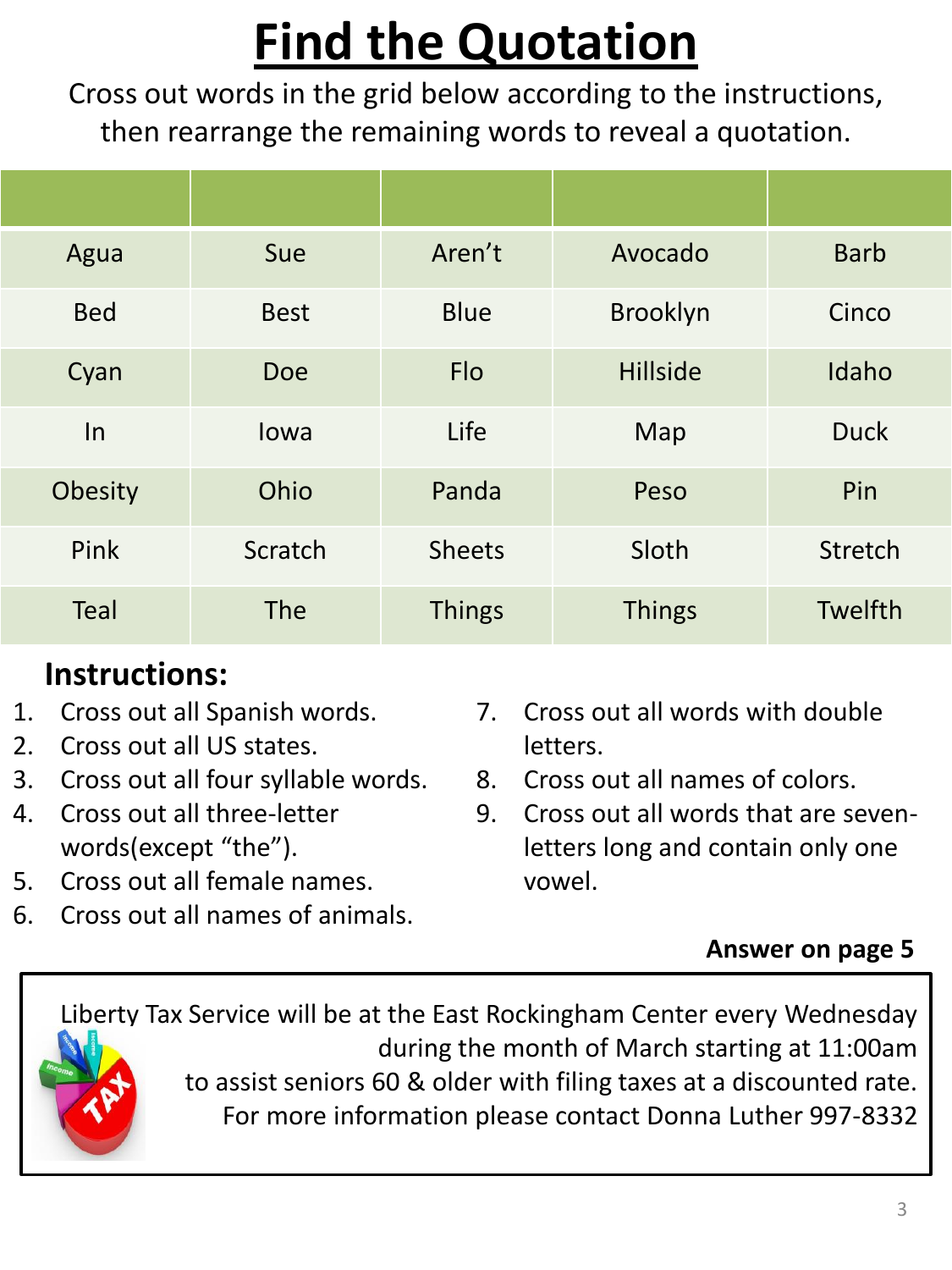#### **SERVICES OFFERED AT RICHMOND COUNTY AGING SERVICES**

Realizing the importance of social interaction and physical activity to the vitality of all people, Richmond County Aging Services places special emphasis on this and can provide information and assistance. Call 910-997-4491 for more information. Some of the social and recreational activities hosted by the Center(s) include:

| <b>Health Screenings</b>                                     | <b>Medicaid Benefits</b>                                 |
|--------------------------------------------------------------|----------------------------------------------------------|
| <b>Fitness and Health</b><br>Promotions                      | Medicare Parts A & B                                     |
| <b>Insurance Counseling</b>                                  | Medicare Part D                                          |
| <b>Tax Preparation</b><br>Counseling                         | <b>Social Security Benefits</b>                          |
| <b>Legal Services</b>                                        | <b>Job Training</b>                                      |
| <b>General Transportation</b>                                | <b>Job Placement</b>                                     |
| <b>Medical Transportation</b>                                | <b>Congregate Meals</b>                                  |
| <b>Support Groups or</b><br><b>Classes for Caregivers</b>    | <b>Home Delivered Meals</b>                              |
| <b>Housing Assistance</b>                                    | Adult Day Care/Day<br>Health                             |
| <b>Reverse Mortgage</b><br>Counseling                        | <b>Mental Health</b>                                     |
| Home Repair/<br>Modification                                 | Disaster Preparedness,<br>Planning or Response           |
| <b>Home Health Services</b>                                  | Durable Medical<br>Equipment/Assistive<br><b>Devices</b> |
| In Home Aide Services                                        | <b>Hospice Care</b>                                      |
| Long Term Care<br><b>Facilities</b>                          | <b>Rehabilitation Services</b>                           |
| <b>Report Suspected</b><br>Abuse, Neglect or<br>Exploitation | Respite                                                  |
| <b>Senior Games</b>                                          | Telephone Reassurance                                    |
| <b>Energy Assistance</b>                                     | <b>Food Distribution</b>                                 |

RICHMOND COUNTY AGING SERVICES

### **VETERAN'S BREAKFAST & LEARN**

THURSDAY, MARCH 29, 2018 9:00AM - 11:00AM

**FREE EVENT** 



THE COLE AUDITORIUM 1042 West Hamlet Avenue, Hamlet, NC 28345

MUST BE 55 OR OLDER REGISTER BY FRIDAY, MARCH 16TH CALL 910-997-4491

#### **DEEP Class**

(Diabetes Empowerment Education Program Information)

**Location Name:**  East Rockingham Senior Center

**Address:**  135 Safie 6<sup>th</sup> St. Rockingham, NC

**Class Dates (Tuesday):** 

Feb 27<sup>th</sup>, March 6<sup>th</sup>, March 13<sup>th</sup>, March 20<sup>th</sup>, March 27<sup>th</sup>, April 3<sup>rd</sup> Time: 2:00pm - 4:00pm

Call today to register! East Rockingham Senior Center 910-997-8332 Provided by : Alliant Quality an Organization under contract with the Centers for Medicare & Medicaid Services (CMS)

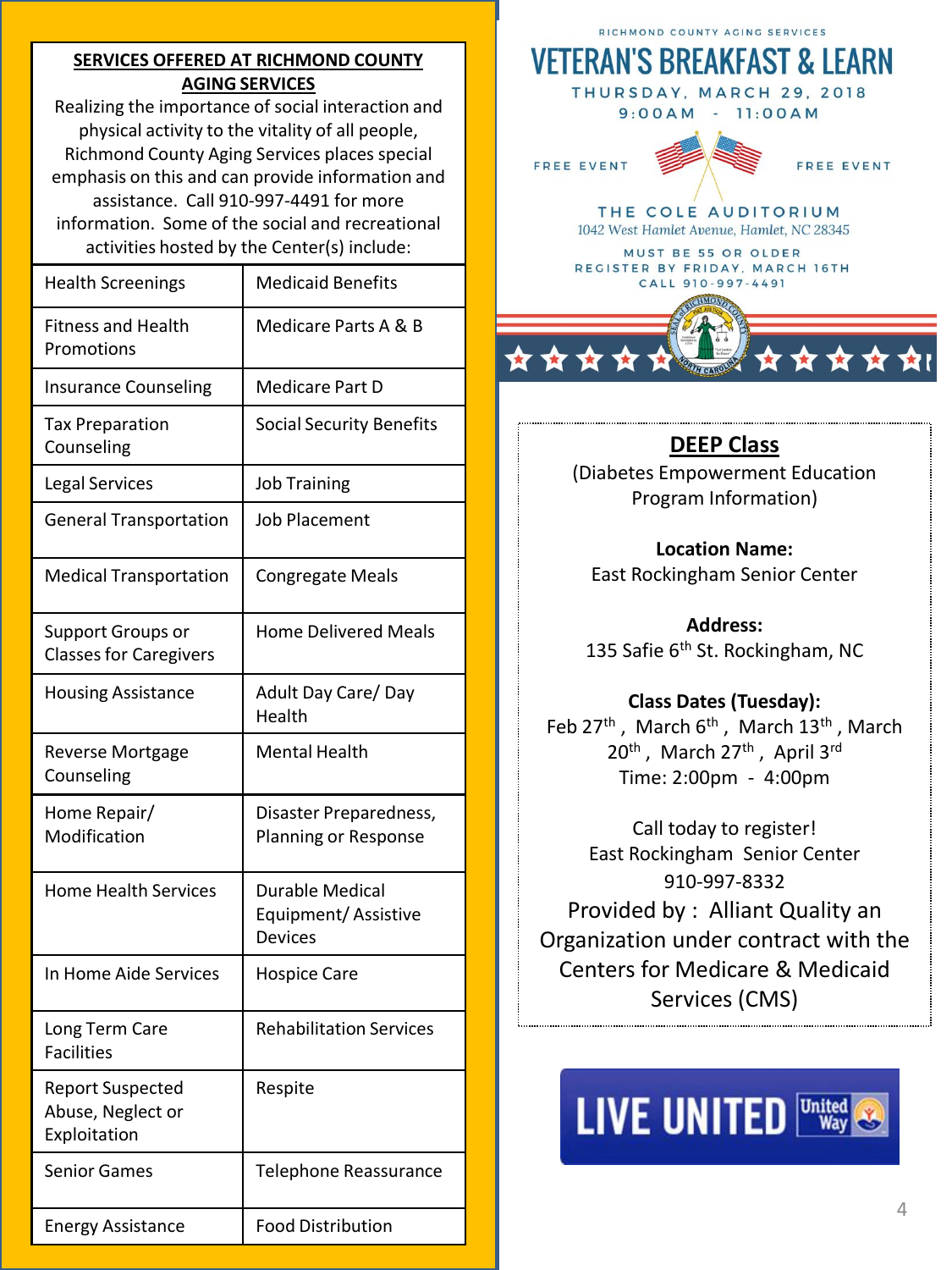

SENIORS OVER 55 YEARS OLD.

## **WING QUEEN CAFE**

THURSDAY. **MARCH 15TH** @ 6:00PM

801 EAST BROAD AVENUE. ROCKINGHAM, NC 28379

**RSVP BY 3/14/18** 910-997-4491

This program is open to any senior who is looking for social support, friendship and great food. We will meet once a month on the 3rd Thursday at 6:00pm at a designated restaurant in Richmond County.

Reservations for Dinners will close 24 hours before actual event so the venue will know how many members to expect. RSVP's are a must, call 910-997-4491

PAY-YOUR-OWN-WAY-MEAL. PLEASE REMEMBER TO TIP THE WAIT STAFF GENEROUSLY. A MINIMUM OF 15% - 20% SO WE WILL BE WELCOME AT THE NEXT EVENT.



**Quotation:**  The best things in life aren't things. ~ Art Buchwald

### **Walkie Talkies**

If you find it difficult to get active, why not start walking? Join us on Thursday mornings starting March 8 th at 9:00am at the East Side Cemetery. For more information call 997-4491.

**Did you know?**

Our newsletter, monthly activity calendars and meal site menus are available on-line at [www.richmondnc.com/24](http://www.richmondnc.com/245/aging-services) [5/aging-services](http://www.richmondnc.com/245/aging-services) and on our Facebook page @agingisgood